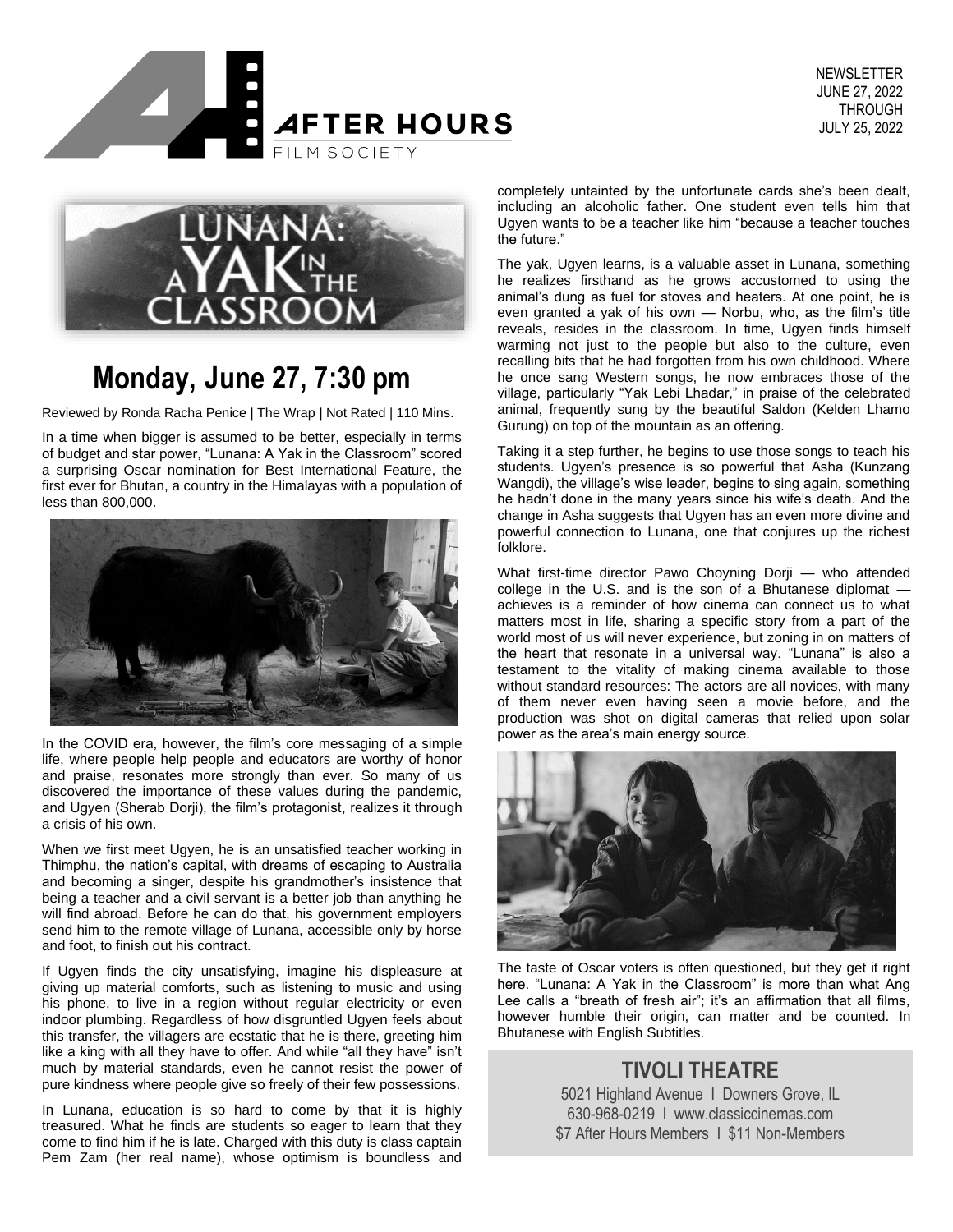

## **Monday, July 18, 7:30 pm**

Reviewed by Chloe Walker | Paste Magazine | Not Rated | 72 Mins.

There's a moment when you go from just watching a movie to becoming fully ensnared by it. Sometimes that moment never comes, and you spend the whole runtime at a slight but significant remove. Sometimes it arrives partway through, with the onset of an unexpected revelation, or the introduction of a new character. And sometimes—rarely—it occurs within seconds. The film has barely started, and you're immediately in its grasp.

That's what happens in Playground, the intense debut feature from Belgian writer/director Laura Wandel. We open straight on a closeup of the weeping face of a young girl, who's clinging on to her older brother for dear life. She is Nora (Maya Vanderbeque), and it's her first day of school; Abel (Günter Duret) is a few years ahead. She's eventually prised off of him, and continues her terrified trip towards those imposing doors while clutching tight onto the hand of her dad (Karim Leklou), until an offscreen voice tells them that parents can't enter the school with their children. So Nora's dad crouches down, gives her a hug—he looks just a little less distraught than she does—and sends her off. After one last run back to him for a final embrace, she's as ready as she's ever going to be.



Wandel makes a host of great decisions throughout the course of Playground, but by far the most effective is to shoot the whole film from Nora's height. We are placed at her side in a visceral, destabilizing way; although many of the people who watch this movie won't be able to remember their very first day at school, Wandel plunges us into the utter terror of being ripped from the comfort of home and thrust into a huge building full of strangers who are all taller than us—and a lot louder too. Wandel heightens

the discomfort further by shooting in shallow focus, making the other kids into intimidatingly fast and noisy blurs. And for the entire duration, we never venture further from the building than the school gates. Playground's original French title was Un Monde literally "A World"—and it does often seem like Nora and Abel's school is a universe unto itself.

After her panicked arrival, Nora eventually starts to settle into that new world: We smash cut from the frightened hunch of her shoulders as she's about to jump into the pool to her giggling during a snowball fight. As her brother promised she would, she has made friends. For Abel, however, it's a different story. He's being bullied, and viciously; at one point Nora sees his classmates apparently trying to drown him in a toilet bowl. He begs her not to tell anyone, but she can't keep secrets from her dad, and soon the bullies are hauled into a meeting with Nora's family and the principal. After soliciting flimsy apologies, he seems to be satisfied: "I'm sure the four of you are able to get along now, right?" The naiveté of grown-ups. Wandel's camera is trained on Nora's increasingly agonized face throughout the whole meeting; she knows it's going to get worse. And it does.

While the grown-ups aren't all as useless as the school principal, they also aren't particularly useful; it doesn't help that the number of staff overseeing the playground—the center of Abel's nightmare—is so clearly insufficient. Maintaining the frame at Nora's height means that the adults are largely kept offscreen, or just visible as a pair of talking legs (not dissimilar to their presentation in the Peanuts universe). Unless they deign to lower themselves to child level—like her dad and her favorite teacher (Laura Verlinden)—they are quite literally out of the picture. However well-intentioned the adults may be, in the world of Playground, it's up to the kids to solve their own problems.

Nora starts the movie as a burden to Abel, but as the year progresses, it's Abel who becomes Nora's burden. His bullying grows so widespread, his toxic reputation starts to impinge upon her own delicate social status. Having tried all she can to help him, only worsening his suffering by telling adults, the situation appears hopeless to her. Her frustration at her powerlessness becomes frustration at her brother. It's difficult to think of a more searing recent cinematic depiction of that old truism, "hurt people hurt people" than the one Wandel presents us with. The kids in Playground lob their misery between them like a hot potato; although we don't learn anything about the backstories of Abel's original tormentors, you can bet that they had tormentors of their own. The very definition of a vicious circle.

Many years removed from the manifold horrors, it's easy to minimize or resort to cliché when we talk about school days. Memories dull with time, and so does pain, but Playground brings it all flying back into sharp, sharp focus. Wandel's movie is immersive and bruising, full of empathy for its young characters, and unrelenting in its depiction of the challenges they face. And it makes you wonder, with utmost sincerity—how did any of us ever reach adulthood in one piece? In French with English subtitles.

Please enroll me as a member of **THE AFTER HOURS FILM SOCIETY.** This annual membership entitles me to mailings, discounted admissions, and special group benefits.

|  | $\Box$ \$25 Individual |
|--|------------------------|
|--|------------------------|

 $\Box$  \$45 Family  $\Box$  \$75 Sponsor  $\Box$  \$200 Corporate  $\Box$  \$500 Founder

| Name:<br><u> 1989 - John Stone, Amerikaans en Stone († 1989)</u> |        | $\Box$ New Member $\Box$ Renewal                                                                                                                                                                                               |
|------------------------------------------------------------------|--------|--------------------------------------------------------------------------------------------------------------------------------------------------------------------------------------------------------------------------------|
| Address:                                                         |        |                                                                                                                                                                                                                                |
| City: City:                                                      | State: | Zip: The contract of the contract of the contract of the contract of the contract of the contract of the contract of the contract of the contract of the contract of the contract of the contract of the contract of the contr |
| Phone: Preferred:                                                | Other: |                                                                                                                                                                                                                                |
| E-Mail:                                                          |        | $\Box$ E-Mail Newsletter as a PDF                                                                                                                                                                                              |

THE AFTER HOURS FILM SOCIETY is a not-for-profit organization. Thank you for your support!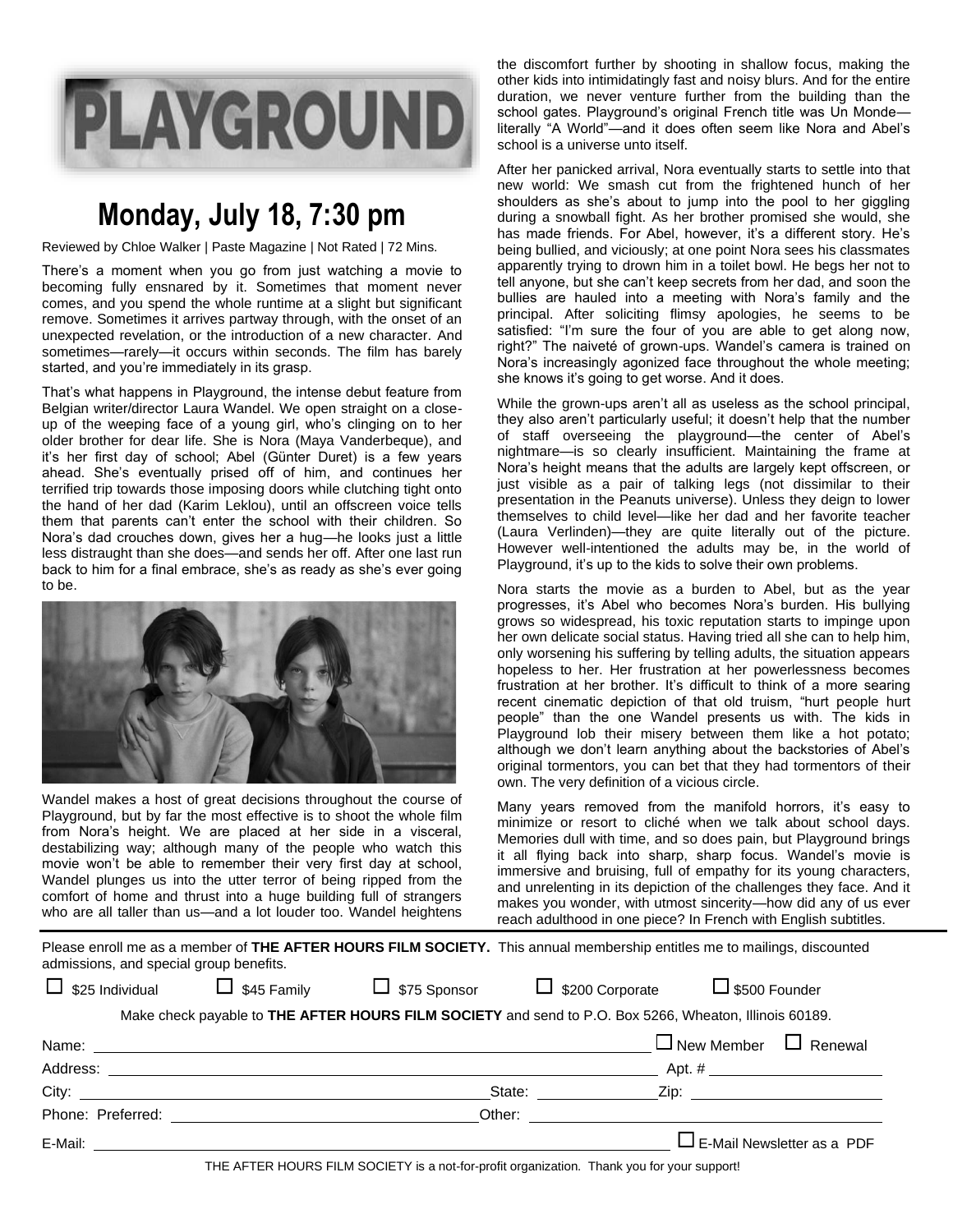PETITE MAMAN

# **Monday, July 25, 7:30 pm**

Reviewed by Justin Chang | Los Angeles Times | Not Rated | 72 Mins.

To be a mother or a daughter (or both) in the movies these days is to find oneself locked in a bitter cycle of generational angst, one so laced with resentment and adversarial feeling that only a supernatural crisis, apparently, can bring forth the possibility of reconciliation. What does it take for the two of them to see eye-toeye — to regard each other not as clueless authoritarians or ungrateful dependents but as unique and vulnerable individuals, deserving of sympathy rather than scorn? In the recent animated comedy "Turning Red," it requires some ancient shape-shifting sorcery. In the live-action multiverse fantasia "Everything Everywhere All at Once," it's an apocalyptic attack on human life, a threat that can only be neutralized through a bold declaration of mother-daughter love.

"Petite Maman," the quietly spellbinding new film from French writerdirector Céline Sciamma, proposes a gentler but no less radical alternative. The encounter at the heart of this movie, which runs just 72 minutes and will haunt you for long afterward, is magical precisely because of how seemingly unmagical it is. Notably, it arrives as a bittersweet balm for a relationship that, far from being combative, is suffused with warmth and tenderness. A heart-crushing early scene of 31-year-old Marion (Nina Meurisse), driving home while her 8 year-old, Nelly (Joséphine Sanz), passes her munchies from the backseat, tells you everything you need to know about their mutual adoration.

Which is not to say that there's nothing left for Marion and Nelly to discover about themselves or each other — quite the contrary. Marion has just lost her own mother after a long illness, and in the days that follow, she and her husband (Stéphane Varupenne) go about the solemn task of cleaning out the house in which she grew up. Nelly, who was close to her grandmother but frets about not having wished her a proper goodbye, distracts herself by poring over her mom's old homework assignments and playing in the surrounding woods. That's where she meets another 8-year-old who looks just like her, with the same long brown hair and sharp, farreaching gaze. She's played by Gabrielle Sanz (Joséphine's identical twin sister), and her name is Marion.

From this simple, suggestive conceit  $-$  and also from the warm, autumnal hues of Claire Mathon's exquisite images — Sciamma weaves an enchanted reverie, a mystery in miniature that hums with resonance and implication. "Petite Maman," recently named the best non-English-language film of 2021 by the Los Angeles Film Critics Assn., surveys the landscape of childhood with a clear-eyed wonderment worthy of Victor Erice and Hayao Miyazaki. Is the younger Marion an imaginary friend, an invention of Nelly's active mind? Or is she truly the child version of Nelly's mother, which might account for the adult Marion's sudden disappearance from the premises? Has the weight of this family's grief temporarily ruptured the fabric of time and space, allowing past and present members to walk side by side?

Sciamma has little interest in explanations, and she slyly passes along that disinterest to her characters. Nelly, though as naturally inquisitive as any child, doesn't bother questioning the strangeness of her circumstances, possibly because they don't feel particularly strange. Neither does young Marion, who soon leads Nelly back through the woods to her house, which is, of course, an earlier version of the house Nelly herself is visiting. We spend a lot of time in both homes, following the girls back and forth between nearidentical planes of reality. A world of unadorned walls and sparse furnishings, of giggly pancake breakfasts and hushed nighttime whispers, drifts in and out of focus.

The girls are not entirely alone during these visits. Nelly meets a younger version of her grandmother (Margot Abascal), also named Nelly, whose stern but kindly presence heightens the intimacy and gravity of the situation. (It also gives her younger namesake the chance to say goodbye as she intended.) Young Marion in turn meets young Nelly's friendly, easily distracted dad, a.k.a. her own future husband — a potentially mind-bending twist that barely pierces the gossamer membrane of Sciamma's conceit. "Petite Maman" generates continual surprise and delight, paradoxically, by treating even the strangest circumstances with a wry matter-offactness.

It also instinctively grasps — and draws inspiration from — the creative logic of children at play. Nelly and Marion spend much of their time together devising games, whether they're working on the large conical hut that Marion built in the woods or acting out a hilariously elaborate murder mystery. "Petite Maman" itself plays a kind of game with the viewer, and for all its aversion to exposition, it's deft enough to lay down a few ground rules. We learn to tell the girls apart through sartorial cues — Nelly favors ponytails and blue tones, while Marion wears headbands and shades of red — but also, increasingly, through nuances of dialogue and mercurial flickers of facial expression. At times we stop trying to tell them apart at all, so serenely perfect is the sight of them simply inhabiting the same space and enjoying each other's company.

The casting of the Sanz sisters is a bold formal coup that initiates a curious line of inquiry. Their characters are distinct people with distinct childhood experiences: The 8-year-old Marion, we learn, is about to undergo a medical procedure, and her father, unlike Nelly's, doesn't appear to be in the picture. But what binds them seems no less significant: not just the same face, voice and gestures but a common curiosity about the world, a shared capacity for exuberance and melancholy. To be able to appreciate and understand a parent for the individual she once was — and to recognize a glimmer of yourself in that lost history  $-$  is a gift granted to few people, and it's one that Sciamma manages to unlock here through her singular mix of discipline and imagination.

Her rigor is undeniable (as is the spareness and precision of Julien Lacheray's editing), but her approach never feels deterministic. Apart from her knack for finding perfectly gorgeous images — the vibrancy of crisp autumn leaves in a forest clearing, the play of shadows at the edge of a child's bed — Sciamma's great hallmark as a filmmaker is that she gives her characters the space to figure out who they are and what they might become. This was true of the young protagonists of "Tomboy" and "Girlhood," and also of the romantic leads of "Portrait of a Lady on Fire," two women granted a passionate, life-changing respite from the prying eyes of the outside world.

While the central relationship here is a friendship — and a blood bond — rather than a romance, "Petite Maman" presents its characters with a similar kind of freedom. And that freedom is no less meaningful for being so fleeting. No less than the condition of childhood itself, the movie opens up a world of possibilities, all of them beautiful and beguiling — and over all too soon. In French with English Subtitles.

> *Please join us for our thought provoking post screening discussions!*